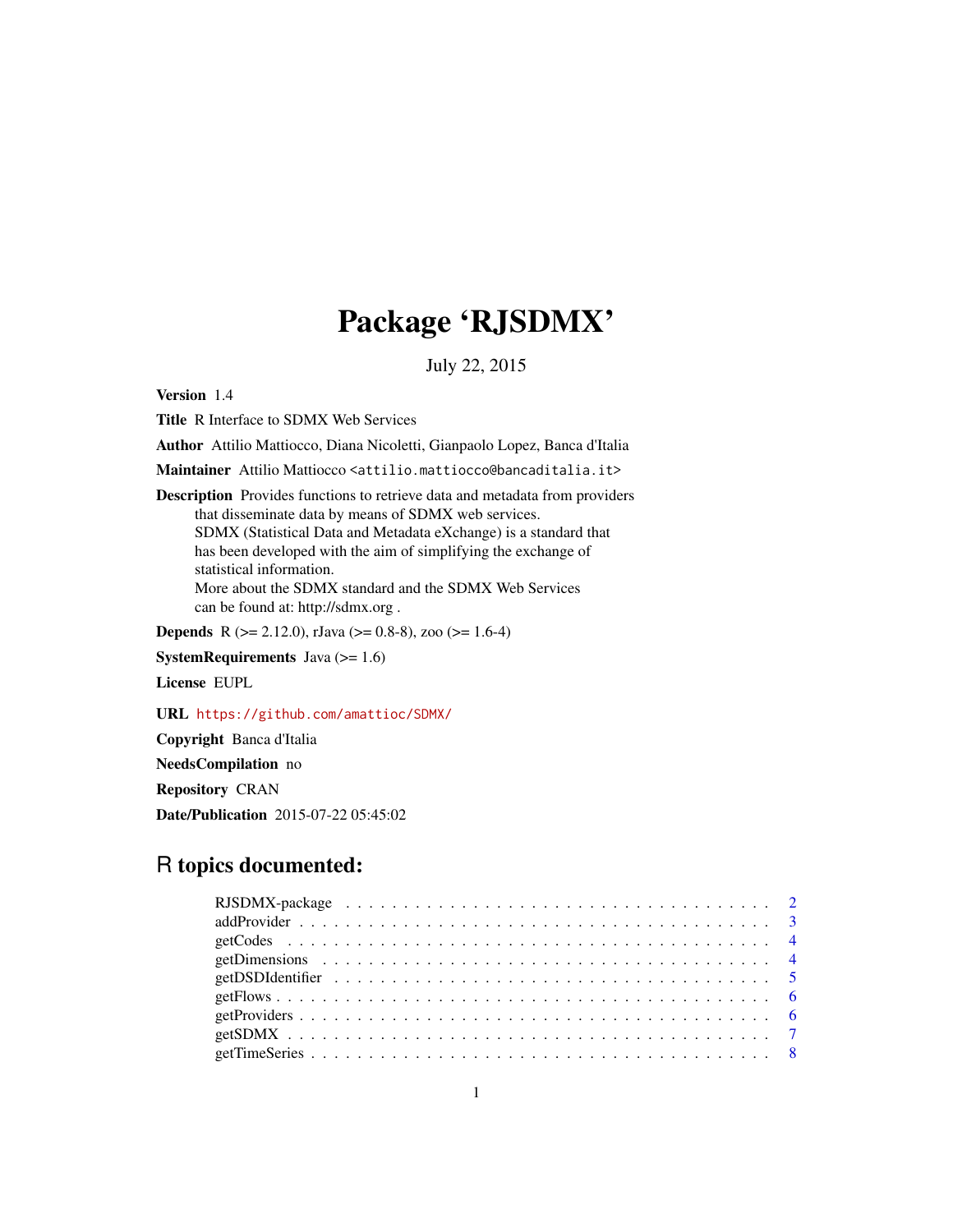<span id="page-1-0"></span>

| Index |  |  |  |  |  |  |  |  |  |  |  |  |  |  |  |  |  | 12 |
|-------|--|--|--|--|--|--|--|--|--|--|--|--|--|--|--|--|--|----|

#### RJSDMX-package *Gets timeseries from SDMX data Provider*

#### Description

This package provides functions to extract timeseries data and structural metadata from an SDMX Provider (e.g. ECB,OECD, EUROSTAT) via SDMX Web Service

#### Details

| Package: | <b>RJSDMX</b> |
|----------|---------------|
| Type:    | Package       |

The SDMX Connectors framework (of which RJSDMX is part) aims to offer data users the means for efficiently interacting with SDMX Web Service providers from within the most popular statistical tools. The source code of the SDMX Connectors project can be found at:

<https://github.com/amattioc/SDMX>

Information about the R Connector can be found in the dedicated wiki page:

<https://github.com/amattioc/SDMX/wiki/RJSDMX:-Connector-for-R>

In particular, all information related to configuration (network, tracing, security) can be found at:

<https://github.com/amattioc/SDMX/wiki/Configuration>

#### Author(s)

Attilio Mattiocco, Diana Nicoletti, Bank of Italy, IT Support for the Economic Research <attilio.mattiocco@bancaditali diana.nicoletti@bancaditalia.it>

#### References

#### <http://sdmx.org/>

#### See Also

getProviders, getTimeSeries, sdmxHelp

#### Examples

```
# not run
# my_ts = getTimeSeries('ECB','EXR.M.USD.EUR.SP00.A')
```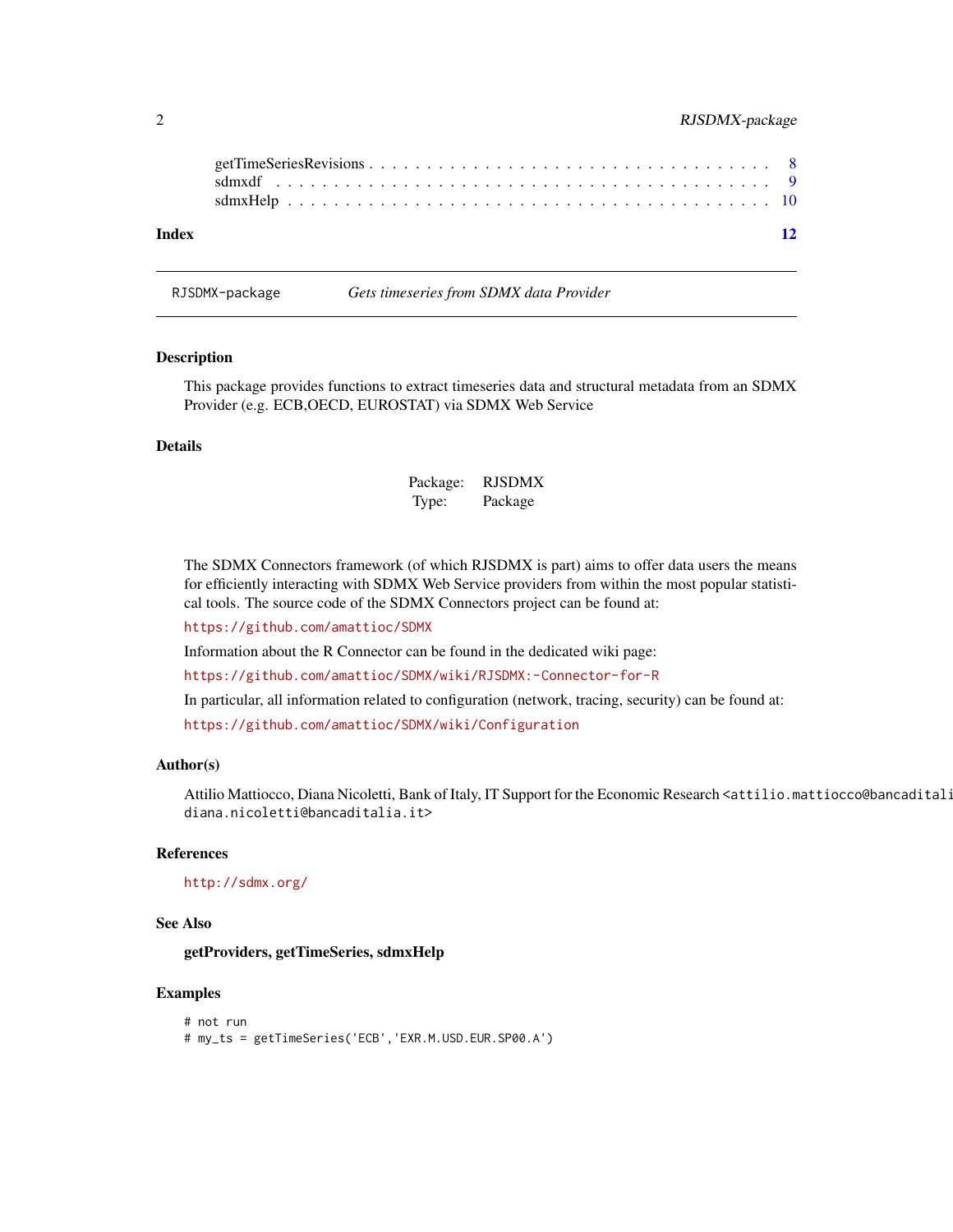<span id="page-2-0"></span>

#### Description

Configure a new data provider (only SDMX 2.1 REST providers are supported). This function can be used to configure a new (SDMX 2.1 compliant, REST based) data provider.

#### Usage

```
addProvider(name, endpoint, needsCredentials = F, needsURLEncoding = F,
  supportsCompression = T, description = "")
```
# Arguments

| name                                                                                  | the name of the provider                                                 |  |  |  |
|---------------------------------------------------------------------------------------|--------------------------------------------------------------------------|--|--|--|
| endpoint                                                                              | the URL where the provider resides                                       |  |  |  |
| needsCredentials                                                                      |                                                                          |  |  |  |
|                                                                                       | set this to TRUE if the user needs to authenticate to query the provider |  |  |  |
| needsURLEncoding                                                                      | set this to TRUE if the provider does not handle character '+' in URLs   |  |  |  |
| supportsCompression<br>set this to TRUE if the provider is able to handle compression |                                                                          |  |  |  |
| description                                                                           | a brief text description of the provider                                 |  |  |  |

# Details

addProvider(name, agency, endpoint, needsCredentials)

#### Examples

```
## Not run:
addProvider('pname', 'pendpoint', F)
```
## End(Not run)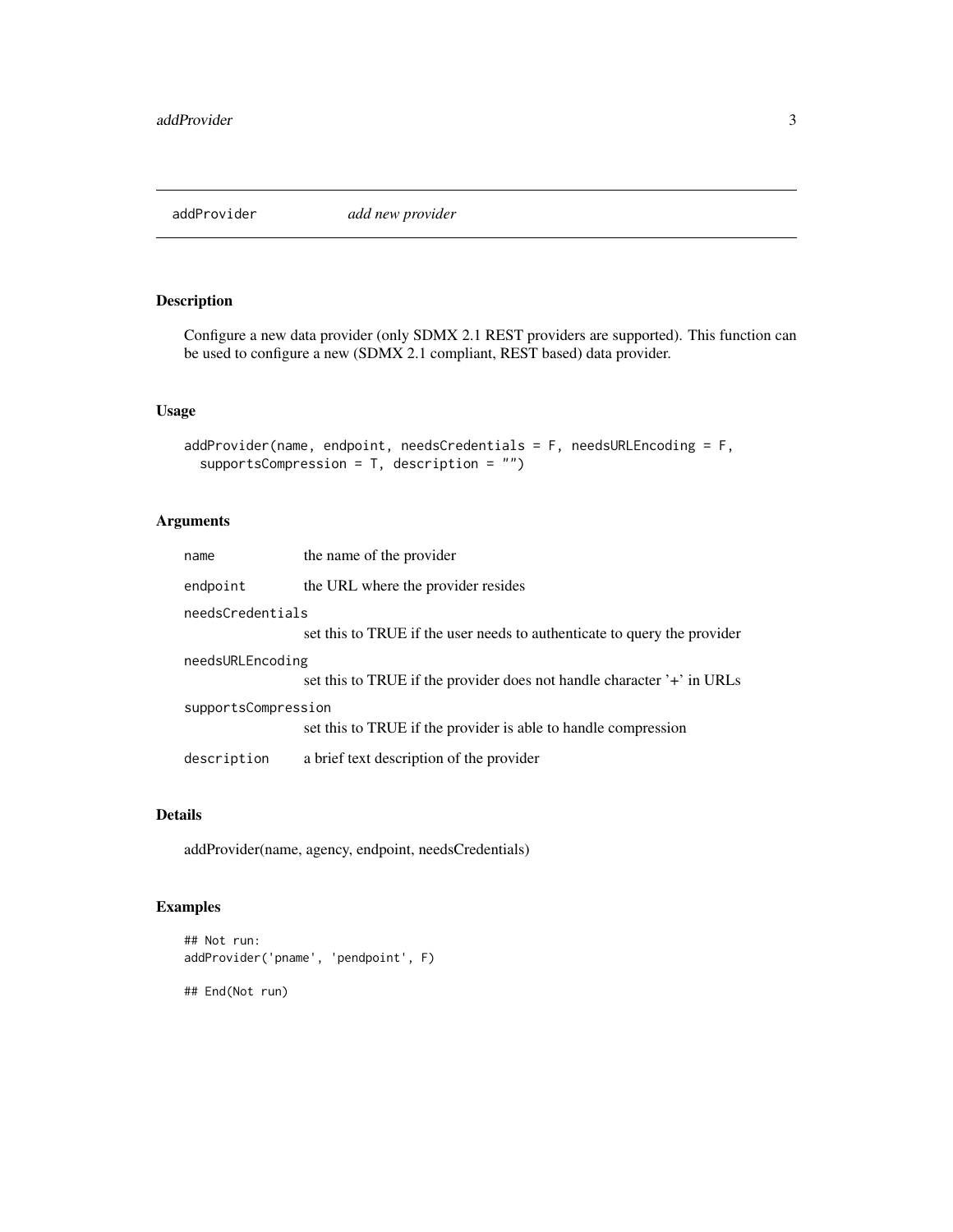<span id="page-3-0"></span>

# Description

Extract the codes of a dimension. This function is used to retrieve the list of codes available for the input dimension and flow.

#### Usage

getCodes(provider, flow, dimension)

# Arguments

| flow      | the identifier of the dataflow  |
|-----------|---------------------------------|
| dimension | the identifier of the dimension |
| provider  | the name of the provider        |

# Details

getCodes(provider, dataflow, dimension)

#### Examples

## Not run: codes=getCodes('ECB', 'EXR', 'FREQ')

## End(Not run)

getDimensions *get dsd dimensions for dataflow*

# Description

Extract the dimensions of a DataFlow. This function is used to retrieve the list of dimensions of the input dataflow

# Usage

getDimensions(provider, dataflow)

#### Arguments

| dataflow | the identifier of the dataflow |
|----------|--------------------------------|
| provider | the name of the provider       |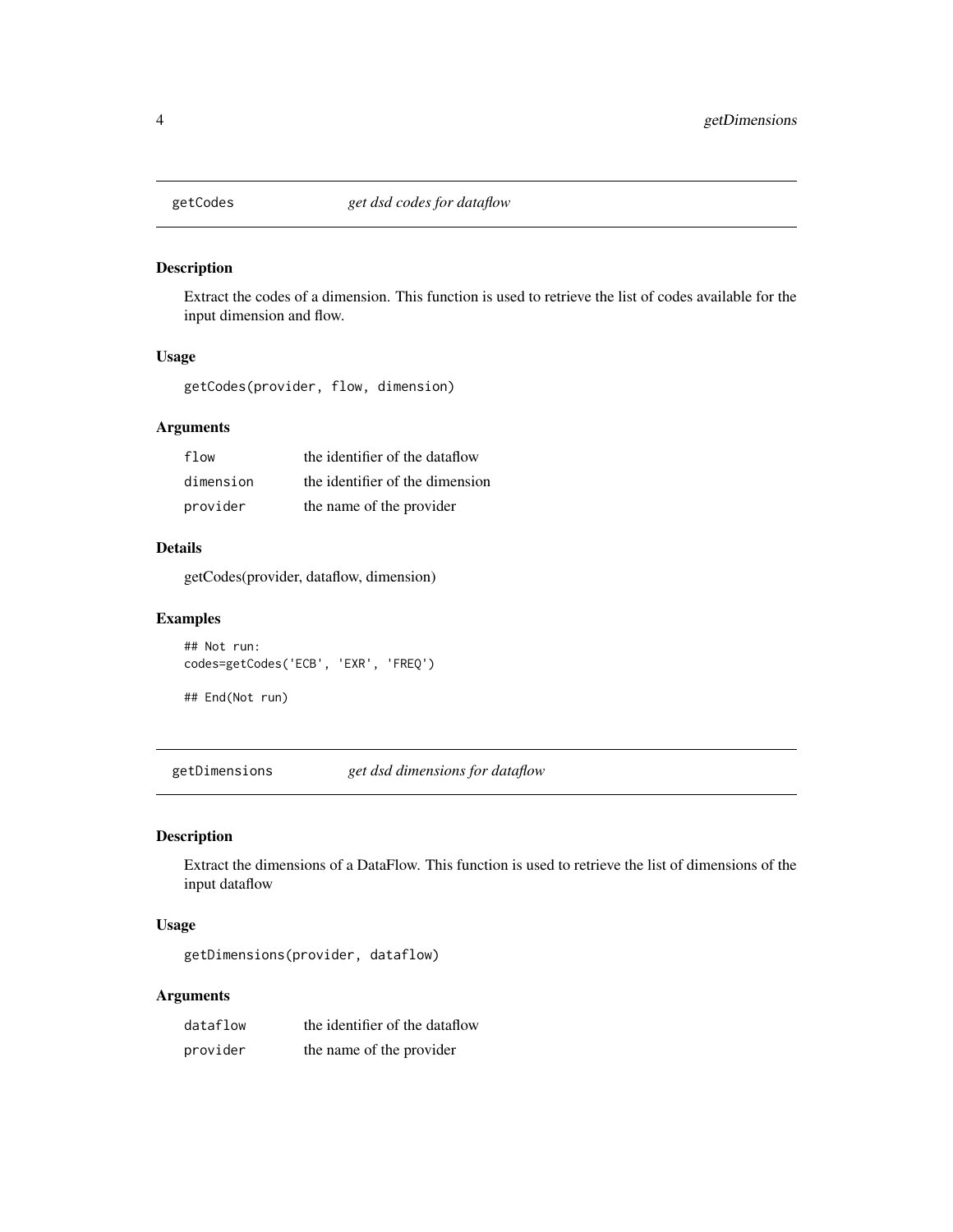# <span id="page-4-0"></span>getDSDIdentifier 5

# Details

getDimensions(provider, dataflow)

# Examples

```
## Not run:
dims = getDimensions('ECB','EXR')
## End(Not run)
```
getDSDIdentifier *get DSD Identifier for dataflow*

# Description

Extract the dsd identifier of a DataFlow. This function is used to retrieve the name of the keyfamily of the input dataflow.

# Usage

getDSDIdentifier(provider, dataflow)

# Arguments

| provider | the name of the provider       |
|----------|--------------------------------|
| dataflow | the identifier of the dataflow |

# Details

getDSDIdentifier(provider, dataflow)

# Examples

```
## Not run:
id = getDSDIdentifier('ECB','EXR')
## End(Not run)
```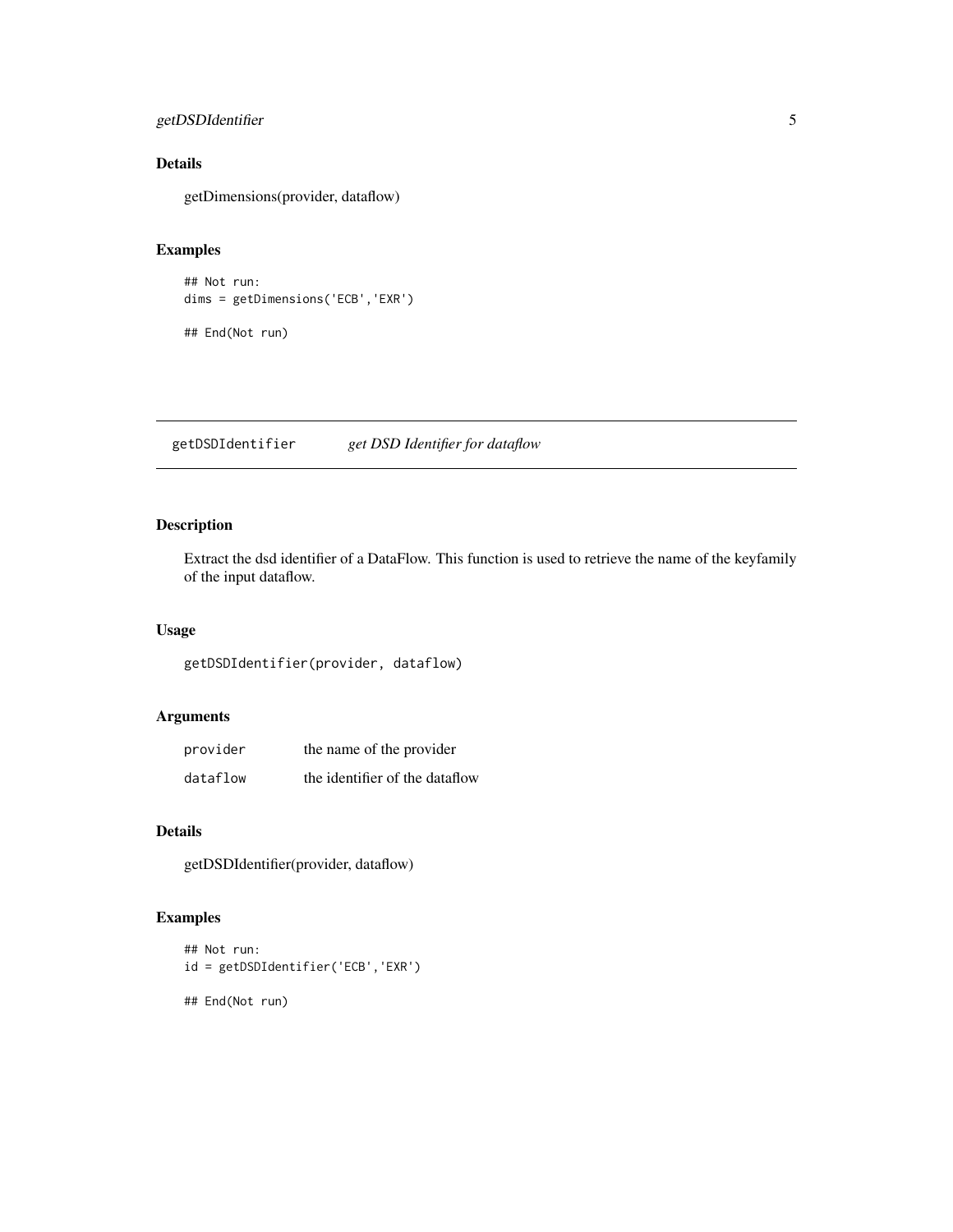<span id="page-5-0"></span>

#### Description

Extract the list of DataFlows of a provider. This function is used to query the list of dataflows of the provider. A matching pattern can be provided, if needed.

#### Usage

```
getFlows(provider, pattern = "")
```
# Arguments

| pattern  | the pattern to match against the data flow id or description. If a pattern is not |  |
|----------|-----------------------------------------------------------------------------------|--|
|          | provided, all dataflows are returned.                                             |  |
| provider | the name of the provider                                                          |  |

# Details

getFlows(provider, pattern)

#### Author(s)

Attilio Mattiocco <Attilio.Mattiocco@bancaditalia.it>, Diana Nicoletti

#### Examples

```
## Not run:
## get all flows from ECB
flows = getFlows('ECB')
## get all flows that contain the 'EXR
flows = getFlows('ECB','*EXR*')
```
## End(Not run)

getProviders *get available providers*

# Description

Extract the list of available Data Providers. This function is used to query the list of data providers.

# Usage

getProviders()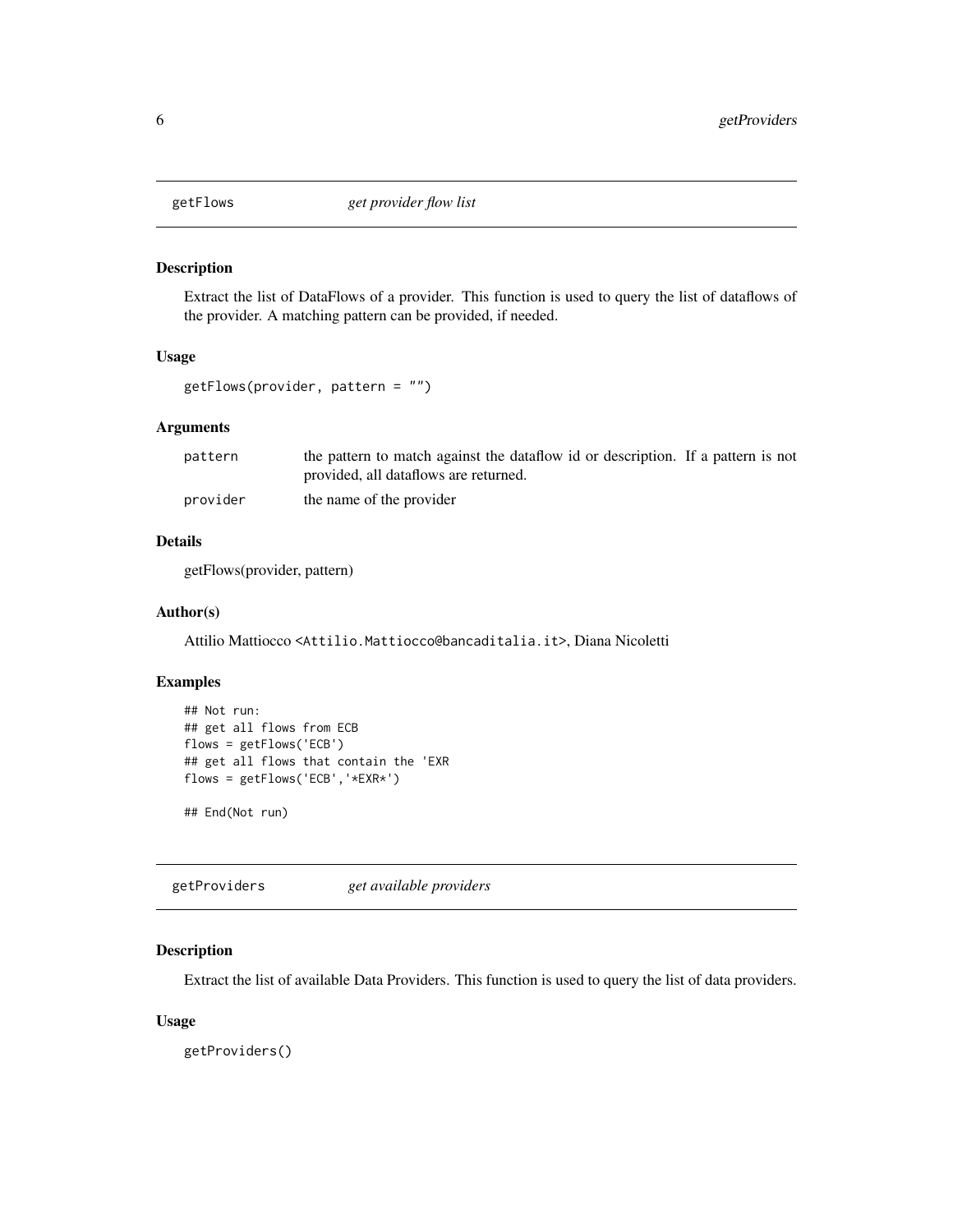# <span id="page-6-0"></span>getSDMX 7

# Details

getProviders()

# Examples

## Not run: getProviders()

## End(Not run)

getSDMX *get data*

# Description

Extract a list of time series. This function is exactly the same as getTimeSeries.

#### Usage

```
getSDMX(provider, id, start = "", end = "")
```
# Arguments

| id       | identifier of the time series |
|----------|-------------------------------|
| provider | the name of the provider      |
| end      | the end time - optional       |
| start    | the start time - optional     |

# Details

getSDMX(provider, dataflow, start, end)

# Examples

```
## Not run:
## get single time series: EXR.A.USD.EUR.SP00.A (or: EXR/A+M.USD.EUR.SP00.A)
my_ts=getSDMX('ECB','EXR.A.USD.EUR.SP00.A')
## get monthly and annual frequency: 'EXR.A|M.USD.EUR.SP00.A' (or: EXR/A+M.USD.EUR.SP00.A)
my_ts=getSDMX('ECB','EXR.A|M.USD.EUR.SP00.A')
## get all available frequencies: 'EXR.*.USD.EUR.SP00.A' (or: EXR/.USD.EUR.SP00.A)
my_ts=getSDMX('ECB','EXR.*.USD.EUR.SP00.A')
```
## End(Not run)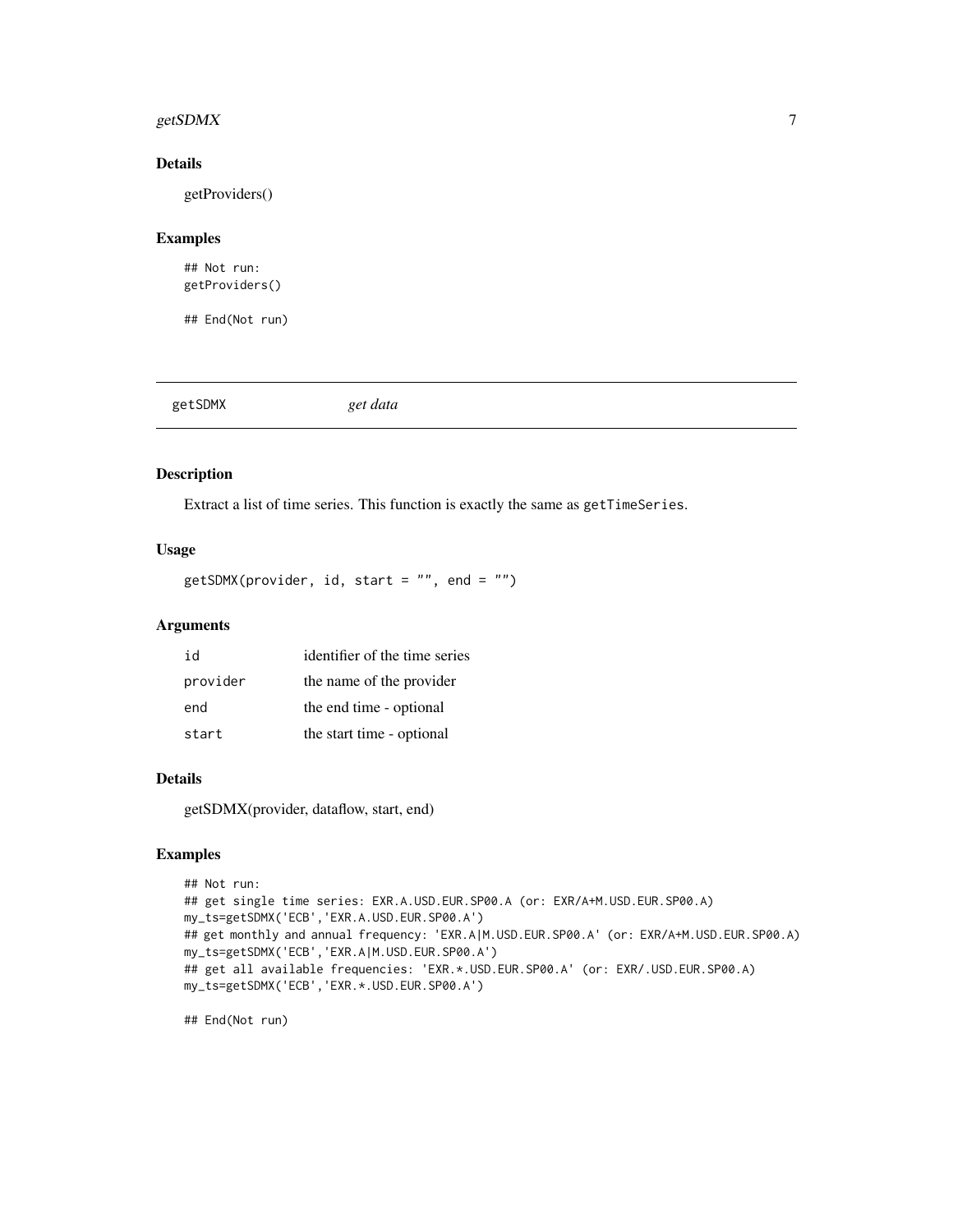<span id="page-7-0"></span>getTimeSeries *get time series*

#### Description

Extract a list of time series. This function is used to extract a list of time series identified by the parameters provided in input. getTimeSeries(provider, dataflow, start, end)

#### Usage

```
getTimeSeries(provider, id, start = ", end = ")
```
#### Arguments

| id       | identifier of the time series |
|----------|-------------------------------|
| provider | the name of the provider      |
| end      | the end time - optional       |
| start    | the start time - optional     |

#### Examples

```
## Not run:
## get single time series: EXR.A.USD.EUR.SP00.A (or: EXR/A+M.USD.EUR.SP00.A)
my_ts=getTimeSeries('ECB','EXR.A.USD.EUR.SP00.A')
## get monthly and annual frequency: 'EXR.A|M.USD.EUR.SP00.A' (or: EXR/A+M.USD.EUR.SP00.A)
my_ts=getTimeSeries('ECB','EXR.A|M.USD.EUR.SP00.A')
## get all available frequencies: 'EXR.*.USD.EUR.SP00.A' (or: EXR/.USD.EUR.SP00.A)
my_ts=getTimeSeries('ECB','EXR.*.USD.EUR.SP00.A')
```
## End(Not run)

getTimeSeriesRevisions

*get data revisions*

#### Description

Extract a list of time series starting from a specific update time and with history of revisions. This function works as **getTimeSeries** and **getSDMX** but the query can be narrowed to getting only observations that were updated after a specific point in time, and eventually it returns the revision history of the matching time series. This means that the result list can contain multiple instances of the same time series, each with the specific action and validity attributes.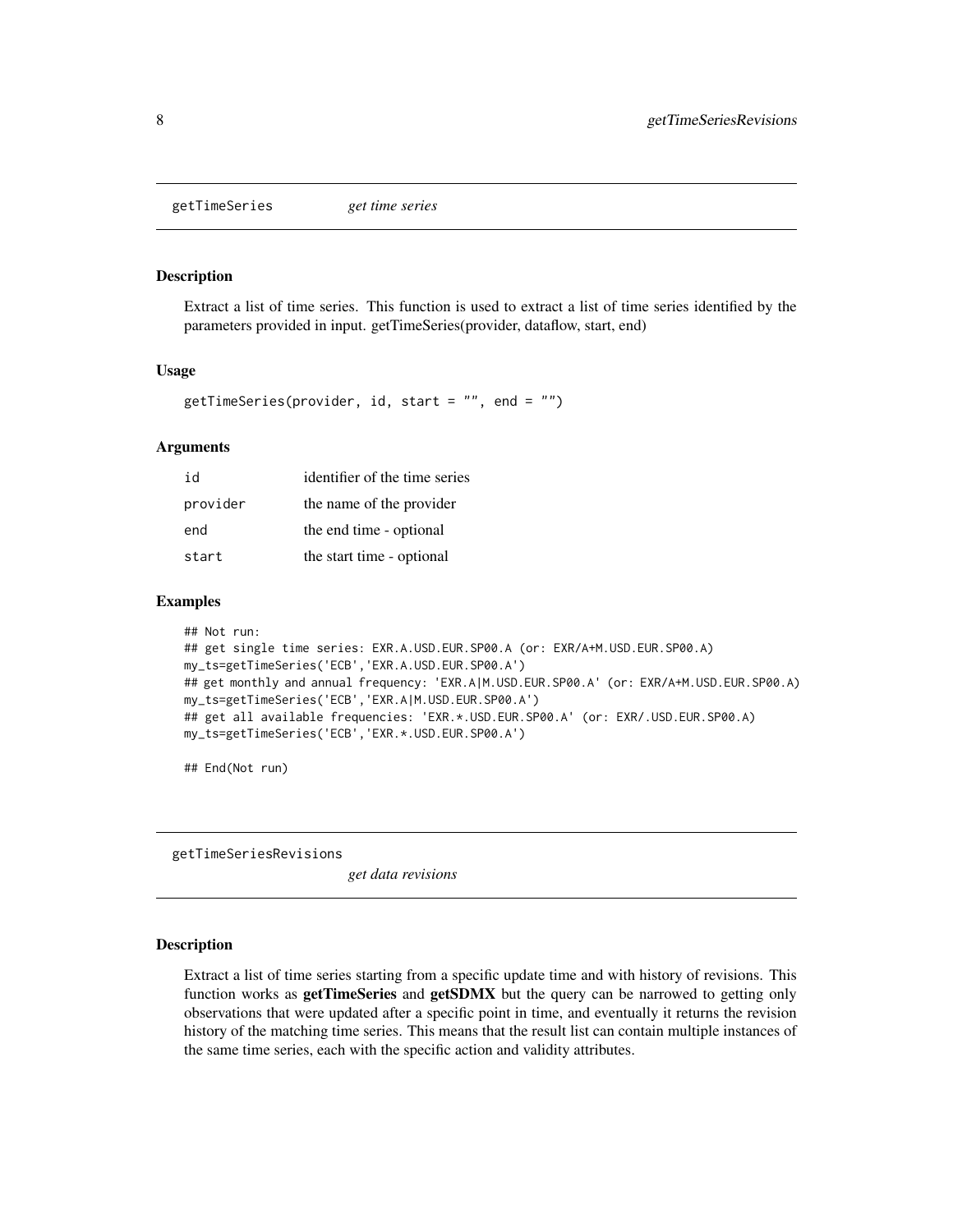#### <span id="page-8-0"></span>sdmxdf 9

#### Usage

```
getTimeSeriesRevisions(provider, id, start = "", end = "",
  updatedAfter = ", includeHistory = T)
```
#### Arguments

| id           | identifier of the time series                                                                     |
|--------------|---------------------------------------------------------------------------------------------------|
| provider     | the name of the provider                                                                          |
| end          | the end time - optional                                                                           |
| start        | the start time - optional                                                                         |
| updatedAfter | the updated After time - optional. It has to be in the form: 'YYYY-MM-DD'                         |
|              | include History boolean parameter - optional. If true the full list of revisions will be returned |

#### Details

getTimeSeriesRevisions(provider, id, start, end, updatedAfter, includeHistory)

#### Examples

```
## Not run:
# get single time series with history:
my_ts=getTimeSeriesRevisions('ECB','EXR.A.USD.EUR.SP00.A', includeHistory=T)
# get single time series (only observations updated after january 1st 2015):
my_ts=getTimeSeriesRevisions('ECB','EXR.A.USD.EUR.SP00.A', updatedAfter='2015', includeHistory=F)
# get single time series (full revision history starting from january 1st 2015):
my_ts=getTimeSeriesRevisions('ECB','EXR.A.USD.EUR.SP00.A', updatedAfter='2015', includeHistory=T)
```
## End(Not run)

sdmxdf *convert time series to data.frame*

#### Description

This function is used to transform the output of the getSDMX (or getTimeseries) functions from a list of time series to a data.frame. The metadata can be requested by explicitly passing the appropriate parameters.

#### Usage

sdmxdf(tslist, meta =  $F$ , id =  $T$ )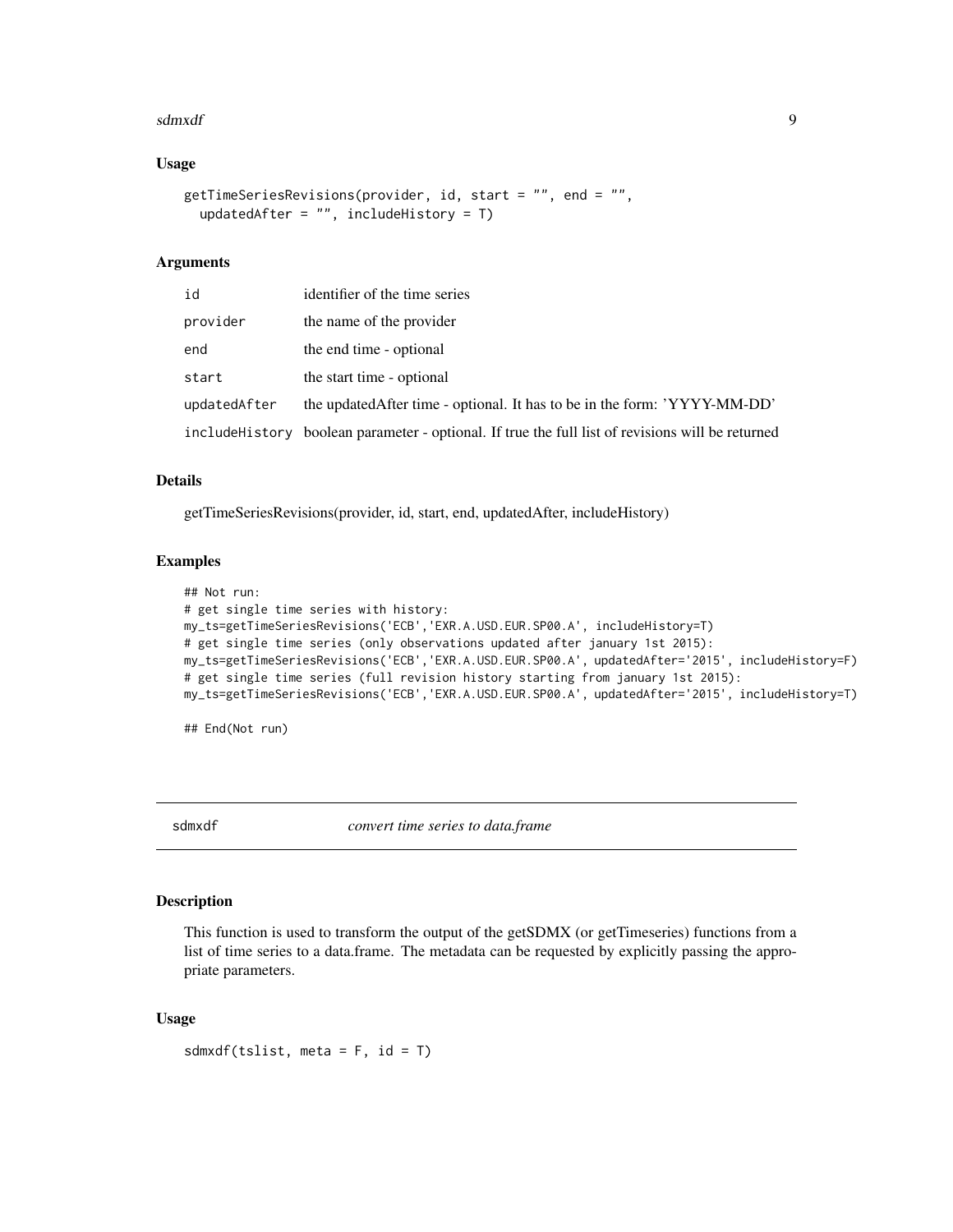#### <span id="page-9-0"></span>Arguments

| tslist | the list of time series to be converted                                                                                       |
|--------|-------------------------------------------------------------------------------------------------------------------------------|
| meta   | set this to TRUE if you want metadata to be included (default: F, as this may<br>increase the size of the result quite a bit) |
| id     | set this to FALSE if you do not want the time series id to be included (default:                                              |

#### Details

sdmxdf()

# Examples

```
## Not run:
# a=getSDMX('ECB', 'EXR.A|Q|M|D.USD.EUR.SP00.A')
ddf = sdmxdf(a)ddf = sdmxdf(a, meta=T)
## End(Not run)
```
# Description

Open a helper graphical application. This function opens a small sdmx metadata browser that can be helpful when building queries.

#### Usage

```
sdmxHelp(internalJVM = T)
```
# Arguments

internalJVM true (default) if the GUI has to live in the R JVM. Set this to false in MAC, to avoid issue #41

#### Details

sdmxHelp()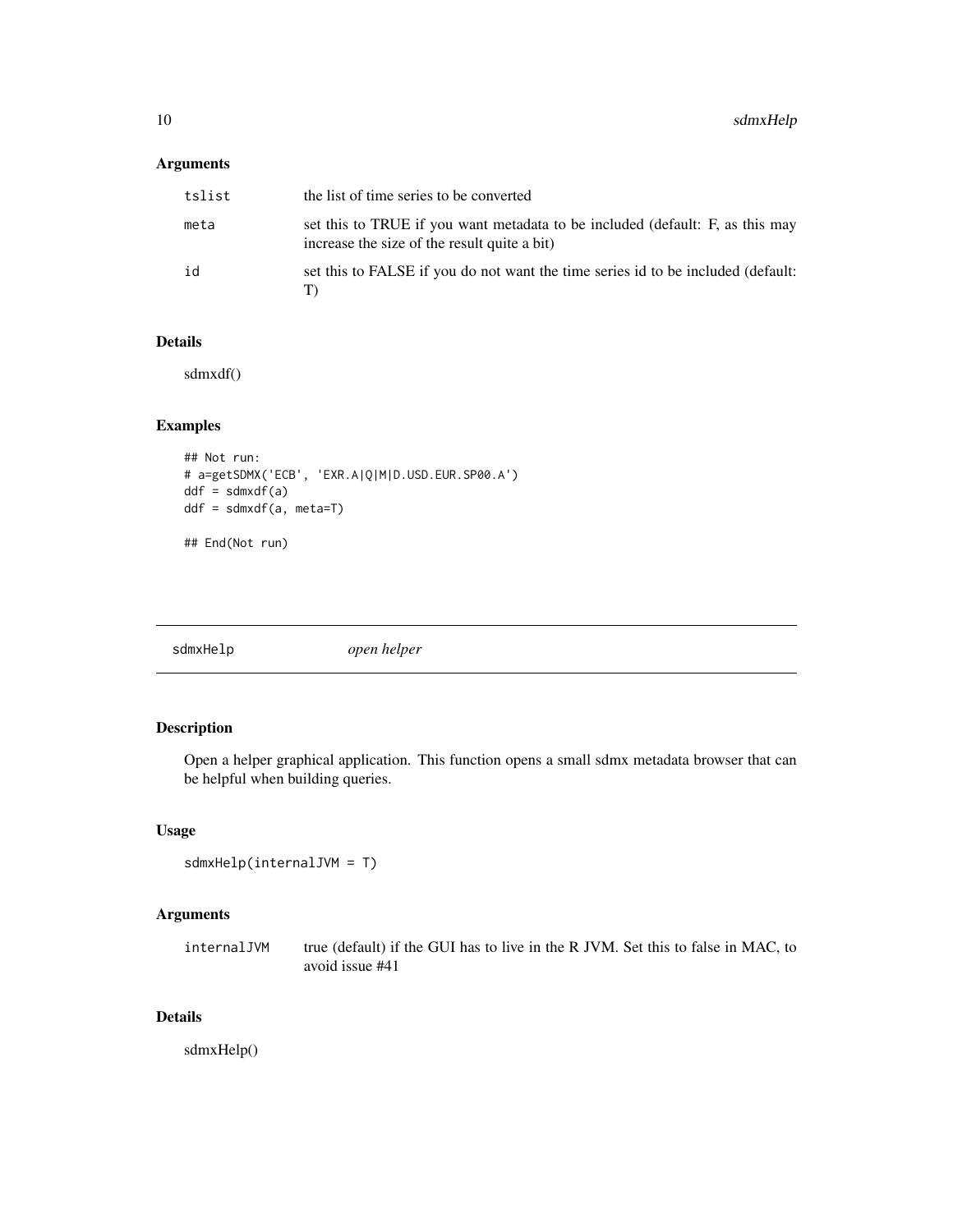# sdmxHelp 11

# Examples

## Not run: #opens the helper in the R JVM sdmxHelp() #opens the helper in an external JVM sdmxHelp(F)

## End(Not run)